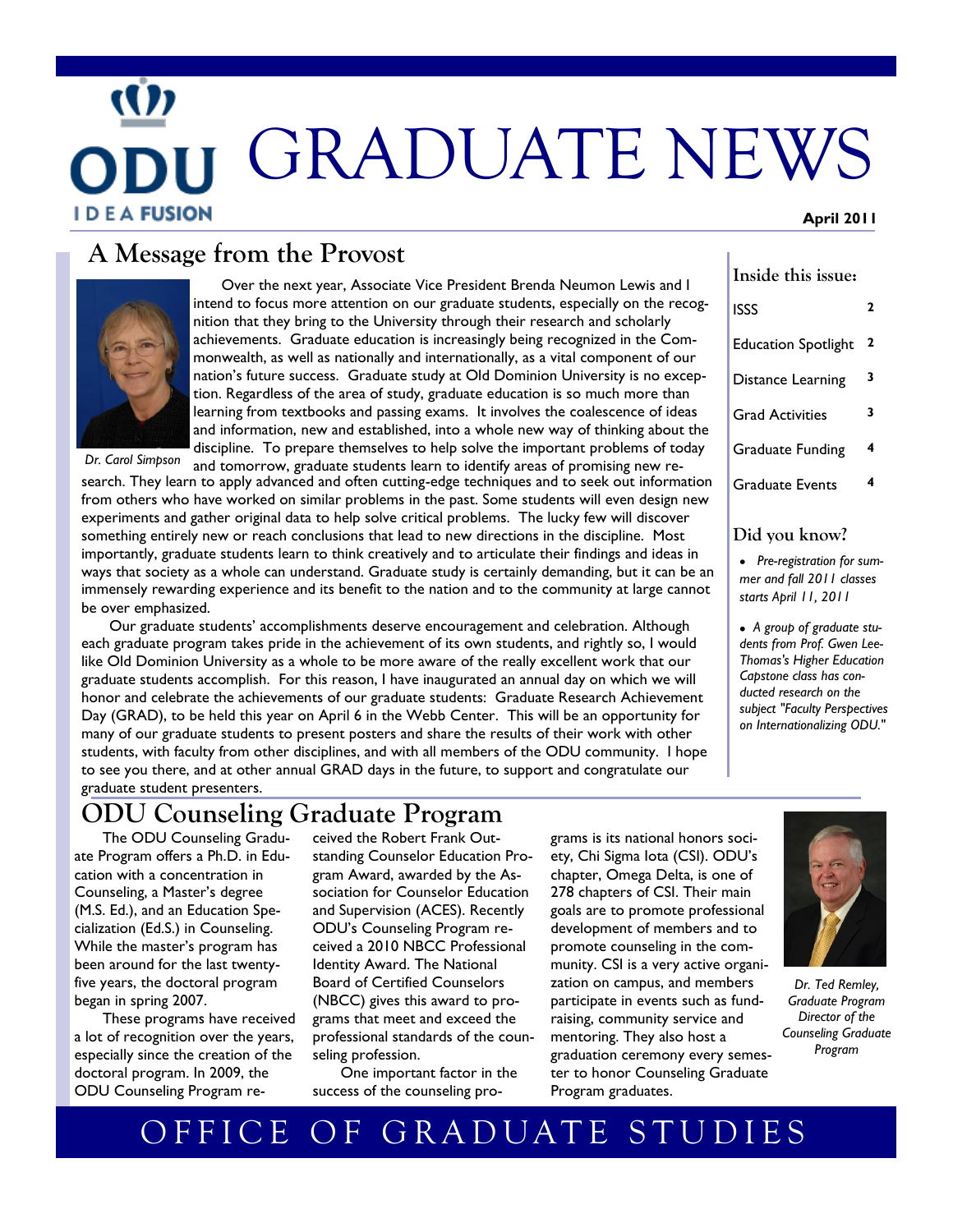#### **International Student and Scholar Services**

International Student and Scholar Services (ISSS) at Old Dominion University offers non-academic advising for international students and scholars. The office offers workshops for students that often involve issues with student visas, internships, and employment. They also help international students interpret and understand university policies, how immigration services works, and other aspects of living abroad.

Master's student and ISSS Graduate Assistant Degi Sukhbaatar said, "ISSS really helped me with my check-in process and orientation." She also commented that ISSS can help students in ways they may not realize, including filling out employment forms and providing answers to questions such as visa status while in the United States.



*ISSS Graduate Assistant Delgerjargal (Degi) Sukhbaatar pointing to her home country Mongolia*

Along with the Department of Human Resources, ISSS offers a Global Certificate Program (GCP) for faculty and staff (and Graduate Assistants). To earn the certificate, faculty and staff members must attend six out of the twelve workshops offered within a year. More information about upcoming GCP sessions can be found on page 3.

ISSS staff members are also available to speak to faculty individually or at staff meetings. Sara Eser, Associate Director of ISSS said, "I am ready, willing and able to come speak to departments about international student challenges." She said they want Graduate Program Directors and other faculty to be informed about their students' needs. ISSS can offer insight into challenges students face, help improve intercultural communication, and inform faculty about immigration requirements.

This June ISSS will be moving to Dragas Hall where it will be under the same roof as the English Language Center, Office of Study Abroad, and International Admissions. To learn more about ISSS visit their website at odu.edu/isss.

#### **Spotlight on Graduate Education in the Darden College of Education**



**Dr. Charlene Fleener** is the Graduate Program Director (GPD) of five programs in the College of Education in addition to her position as Chair of the Department of Teaching and Learning. Dr. Fleener is a former teacher but found that becoming a GPD at ODU has given her greater opportunities. She feels that advising and interacting with her students, who are or will become teachers, has given her the opportunity to affect and improve many more children's lives. She says her students have a real passion for the children they teach and are persistent in their research and work to help the students in their classrooms. Dr. Fleener's students are tasked with assessing and helping children's true needs.

**Anne Michalek** is a doctoral student in the Special Education program at ODU. She received her Master's in Speech Language Pathology in 1999 and held the position of adjunct faculty member at ODU from 2006-2008. Michalek commented she has been able to tailor her degree to her research interests which include cognition, speech and language, and post-secondary education. As a Ph.D. student, Michalek has participated in several national and local conferences and has made seven presentations, including one at an American Speech-Language-Hearing Association (ASHA) Convention. This mother of three has maintained a 4.0 GPA throughout her educational career and is currently working on her dissertation.





*Miki Yoshimura with school children in a town outside of Islamabad, Pakistan*

**Dr. Miki Yoshimura** graduated from ODU in 2010 with a Ph.D. in Higher Education. After graduating, Dr. Yoshimura worked as an interpreter in New York for the UN General Assembly and interpreted for the former Prime Minister of Japan, the former Prime Minister of Korea, and the Secretary General of the UN. Dr. Yoshimura is currently living in Islamabad, Paskistan and working as a Senior Project Associate for a Gender Justice and Protection Project for the UNDP Pakistan. Presently her forty ongoing projects deal with combating violence against women. Dr. Yoshimura said her ODU graduate education and experience helped her to attain her dream job. She says, "I have always felt that those of us who are lucky enough to have graduate degrees have social responsibilities to give back to others what you have gained."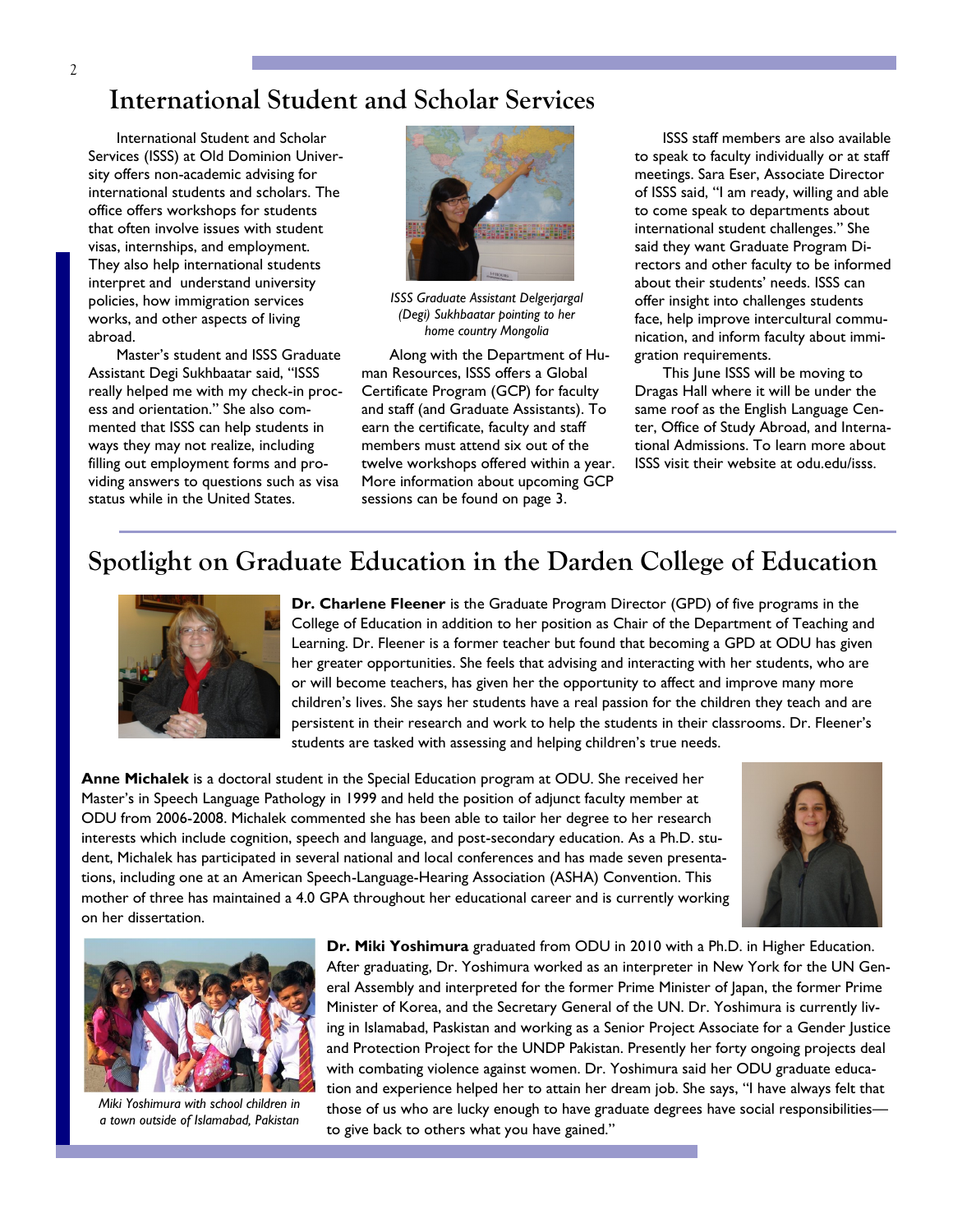#### **ODU Distance Learning: Education, Technology, Innovation**

Old Dominion University's Distance Learning has been serving students for more than twenty years. The program's history with Teletechnet has put ODU at the forefront of Distance Learning innovation. This technology-based mode of education is becoming increasingly popular across the country, and the Commonwealth of Virginia is pushing for more online programs because of the need to educate more citizens.

As Andrew Casiello, Associate Vice President of Distance Learning states, "It's hard to stop working. People need the income, but they also need the education to move up." Distance Learning gives adult learners the flexibility to work and have a fam-

ily life, all while getting the education they need. Distance Learning is also great for students who are coming out of high school and are technology savvy. Distance Learning can combine online discussion boards, real-time lectures, and interactive videos that students are able to play multiple times.

Distance Learning options have become quite prevalent at Old Dominion, and onefifth of all ODU students attend classes at locations other than the main campus. ODU offers Distance Learning at higher education centers, community colleges, and military sites. Students can expect to see Distance Learning continue to grow dramatically over the next few years. Currently, ODU Distance Learn-

ing delivers fifty-seven degree programs, including twentyone master's degrees and five doctoral degrees.

Casiello also commented, "There has been a tremendous amount of enthusiasm for online course development." ODU Distance Learning is currently part of an effort to create ten more online programs. Casiello says that ODU has a large team of doctoral-level individuals who work with the faculty to design these online programs. They create high-quality distance education programs by focusing not only on technology by also on pedagogical strategies and techniques.

Look for more ODU Distance Learning marketing and a new website this spring and summer (dl.odu.edu).



*Visit the Distance Learning Center in the Albert Brooks Gornto Jr. Teletechnet Center*



Graduate students Shahram Mohrehkesh, Matt Loesch, Beyza Unal, Nick Reese and Hany SalahEldeen at the GSO 2nd Annual Spring Meet and Mingle on January 28 at 37th and Zen



Hajar Maazia, Ph.D. student and Vice President of the Muslim Student Association, speaking at a Global Certificate Program, Understanding Culture: Women in Islam, on February 22

Upcoming GCP sessions: Wednesday, **April 6th** Communicating Effectively with International Students, 9 -11 am, Chesapeake Room, Webb Center Wednesday, **April 27th**

Cultural Spotlight: Turkey, 9 -11 am, Chesapeake Room, Webb Center

#### **Graduate Activities**



Michael Brown, Ph.D. student in Public Administration and Urban Policy, at the Sixth Annual Graduate Student Research Forum



The eight ODU presenters at the Sixth Annual Graduate Student Research Forum at the Library of Virginia in Richmond, VA on February 3